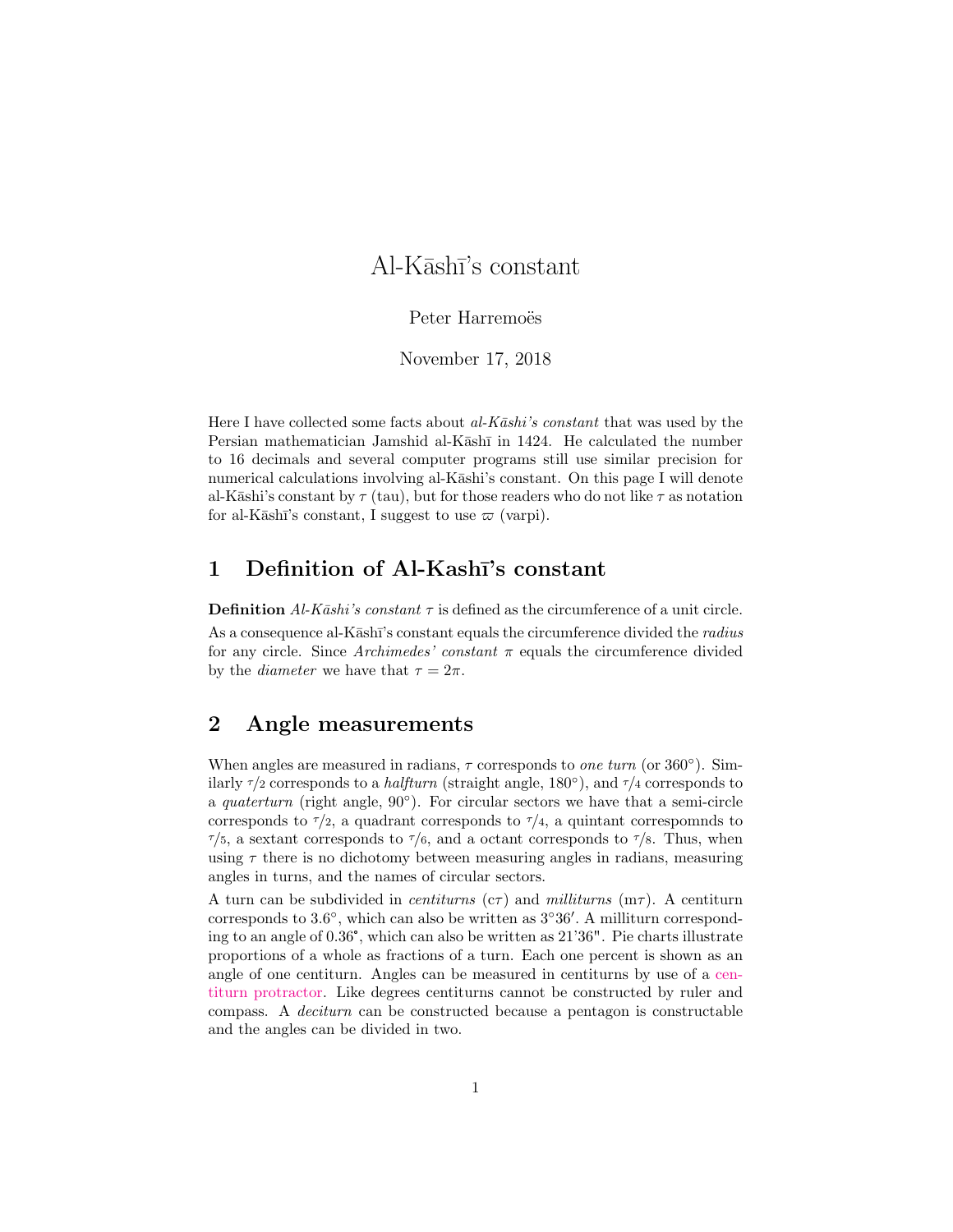Binary subdivisions of a turn are often used. Thus,  $\frac{1}{32}$  turn is called a *point* and has been popular in navigation. In programming one often uses  $\frac{1}{256}$  =  $2^{-8}$  turn *(a binary radian)* or  $1/65336 = 2^{-16}$  turn as units. In this way an angle can be stored as integers in one or two bytes, and addition of angles is simplifyed because overflow does not create any problems. Binary subdivisions are constructable by ruler and compass.

# 3 Decimal expansion

The first part of the digital expansion of al-Kashī's constant is

```
\tau = 6.283185307179586476925286766559005768394338798750211641949889 1846156328 1257241799 7256069650 6842341359
     6429617302 6564613294 1876892191 0116446345 0718816256
```
It is belived that  $\tau$  is a normal number where any digit or string of digits asymptotically appear with the same frequency. The Feynman point of  $\tau$  begins at digit 761 and consist of a sequence of seven 9s. The similar Feynman point of  $\pi$  has only six 9s.

# 4 Continued fraction

Like Archimedes' constant  $\pi$  one can expand al-Kāshī's constant  $\tau$  as a continued fraction. It is



This leads to the following rational approximations of al-Kashī's constant.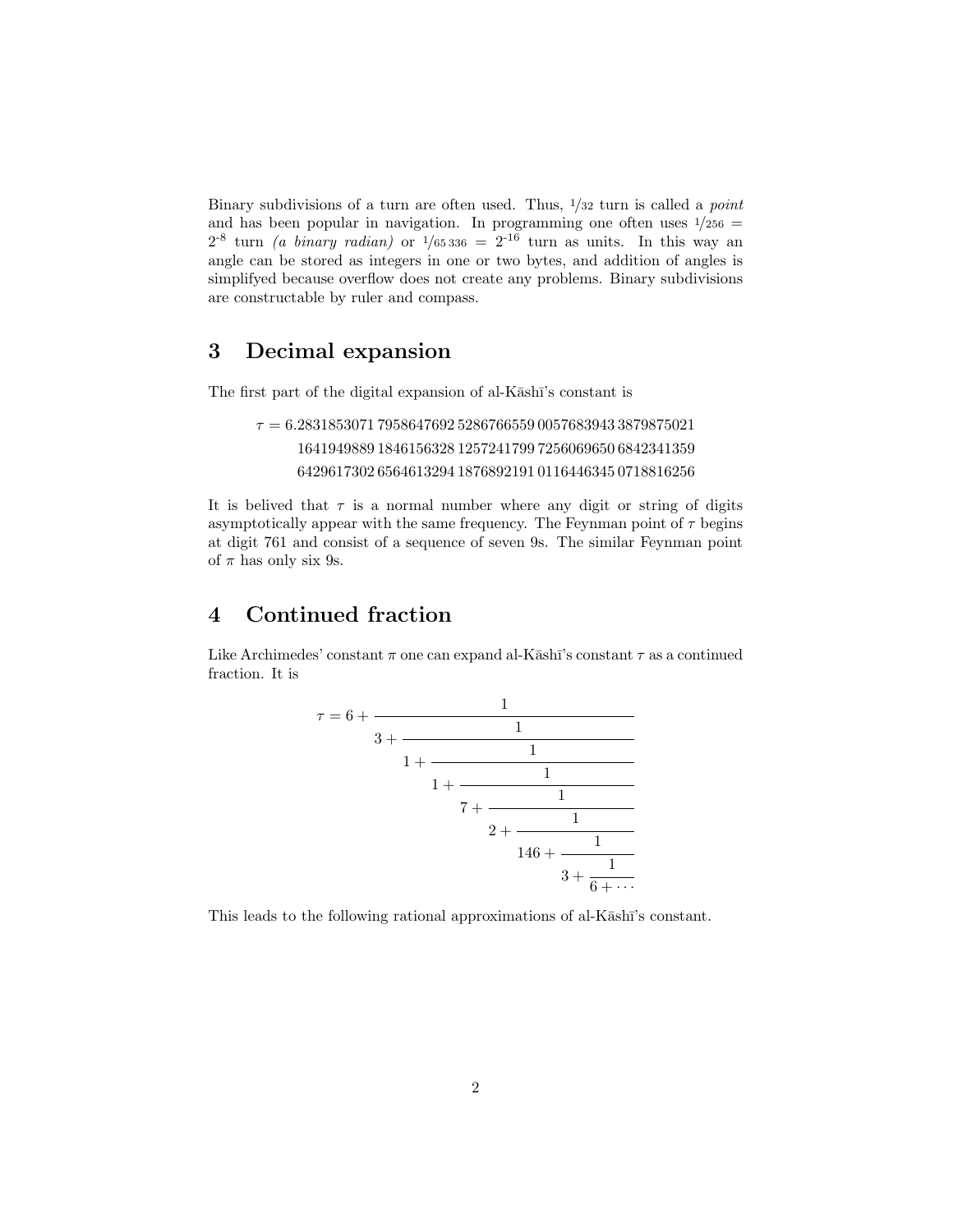| Approximation              | Described by    | $\operatorname{Year}$      | Dec. exp.         |
|----------------------------|-----------------|----------------------------|-------------------|
| 6                          | The Bible       | 1st millenium BC           | 6                 |
| 6                          |                 |                            | 6.33              |
| 6                          | Babylonian math | c. $1600 BC$               | 6.250             |
| 6                          | Archimedes      | c. 250 BC                  | 6.2857            |
| $\frac{6\frac{15}{53}}{6}$ |                 |                            | 6.28302           |
| 6                          | Zǔ Chōngzhī     | 5 <sup>th</sup> century AD | 6.28318 584       |
| 4687<br>655                |                 |                            | 6.28318 53060     |
| 14095<br>6<br>49766        |                 |                            | 6.28318 53072 37  |
| 89245<br>6<br>315147       |                 |                            | 6.28318 53071 741 |

# 5 Formulas

A lot of formulas simplify by using al-K $\bar{a}$ sh $\bar{a}$ 's constant rather than Archimedes' constant. A few formulas should simplify by changing to the circle constant  $\eta = \tau/4$ . Below I have listed some important formulas. I have used a check mark if a formula has simplified and a sad smiley if a formula has become more complicated. No smiley means that there have not been any significant change in complexity. I have not included a list of integrals since all kinds of factors appear giving no clear preference to any special choice of circle constant. One should be aware that each formula is a result of a derivation and sometimes a more complicated formula may may better reflect how the formula is derived. Some formulas would simplify if other of the involved constants were redefined.

#### 5.1 Geometry

Circumference of a circle

Area of disc

$$
\frac{1}{2}\tau R^2
$$

 $\tau R$ .  $\checkmark$ 

become a special case of the formula for the area of a circular sector  $\frac{1}{2}\theta R^2$ . Surface area of sphere

Volume of ball

$$
\frac{2}{3}\tau R^3
$$

 $\tau hR.$   $\checkmark$ 

.

 $2\tau R^2$ .

Surface of a spherical segment

Volume of spherical sector

$$
\frac{\tau hR^2}{3}.\checkmark
$$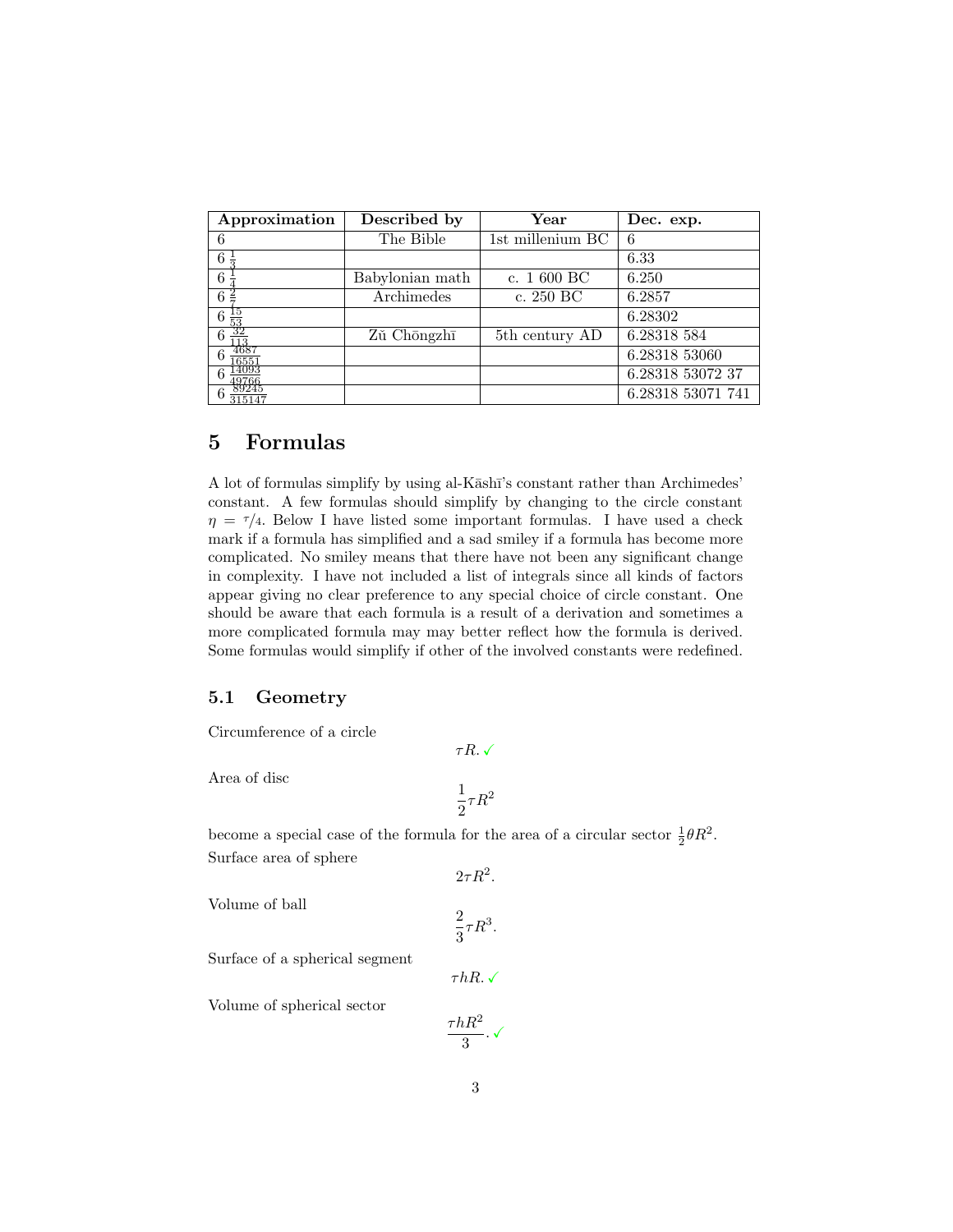Volume of spherical segment

$$
\frac{\tau}{6}h^2\left(3R-h\right).\odot
$$

Surface area of torus

$$
\tau^2 R_1 R_2.\checkmark
$$

Volume of torus

$$
\frac{\tau^2}{2}R_1R_2^2.
$$

Volume of  $d$  dimensional unit ball when  $d$  is even

$$
\frac{\tau^{d/2}}{2\cdot 4\ldots d}\cdot \checkmark
$$

Volume of  $d$  dimensional unit ball when  $d$  is odd

$$
\frac{2\tau^{\lfloor d/2 \rfloor}}{1 \cdot 3 \dots d} \cdot \checkmark
$$

Gauss-Bonnet formula

$$
\int_M K \, \mathrm{d}A = \tau \cdot \chi \left( M \right) . \sqrt{}
$$

What is normally called the  $2\pi$  theorem states: A Dehn filling of M with each filling slope greater than  $\tau$  results in a 3-manifold with a complete metric of negative sectional curvature.  $\checkmark$ 

### 5.2 Complex numbers and complex analysis

Euler's formula

$$
e^{\tau i} = 1.\checkmark
$$

The solutions to the equation  $z^n = 1$  are

$$
z = e^{k\tau i/n}, k = 1, 2, \cdots, n. \checkmark
$$

Logarithms in the complex plane

$$
\ln z = \ln r + (\theta + n\tau) \text{ i}, \ n \in \mathbb{Z}. \ \checkmark
$$

Cauchy's integral formula

$$
f(z_0) = \frac{1}{\tau i} \oint \frac{f(z)}{z - z_0} dz, \sqrt{}
$$

$$
f^{(n)}(z_0) = \frac{n!}{\tau i} \oint \frac{f(z)}{(z - z_0)^{n+1}} dz. \sqrt{}
$$

Residues

$$
\frac{1}{\tau i} \oint f(z) dz = \sum_{k=1}^{n} \underset{z=a_k}{\text{Res }} f(z) . \checkmark
$$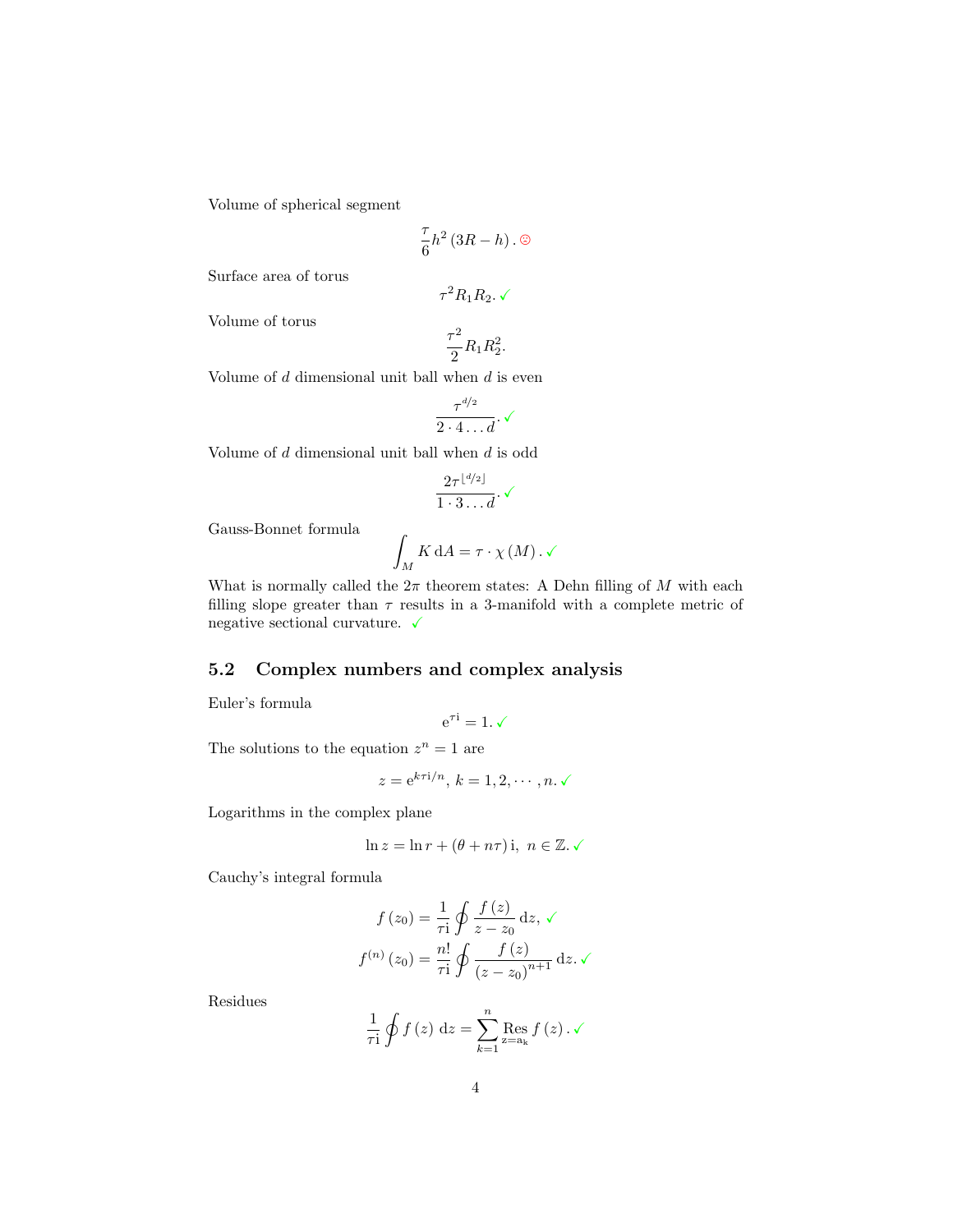Laurant series

$$
f(z) = \sum_{n=-\infty}^{\infty} c_n (z - a)^n,
$$
  

$$
c_n = \frac{1}{\tau i} \oint \frac{f(z)}{(z - z_0)^{n+1}} dz. \checkmark
$$

## 5.3 Trigonometric function, oscilations, and harmonic analysis

Periodicity of trigonometric functions

$$
\sin (x + \tau) = \sin (x) ,
$$

$$
\cos (x + \tau) = \cos (x) , \sqrt{\tan (x + \frac{\tau}{2})} = \tan (x) .
$$

Derived functions

$$
\frac{\mathrm{d}}{\mathrm{d}x}\sin(x) = \sin\left(x + \frac{\tau}{4}\right),\n\frac{\mathrm{d}}{\mathrm{d}x}\cos(x) = \cos\left(x + \frac{\tau}{4}\right).
$$

Harmonic oscillator

$$
\omega=\frac{\tau}{T}.\,\checkmark
$$

Kepler's third law constant, relating the orbital period  $(T)$  and the semi-major axis  $(a)$  to the masses  $(M \text{ and } m)$  of two co-orbiting bodies

$$
\left(\frac{\tau}{T}\right)^2 a^3 = \omega^2 a^3 = G(M+m).\sqrt{}
$$

The circle group

$$
\mathbb{T} = \mathbb{R}/\tau\mathbb{Z}.\checkmark
$$

Fourier series

$$
f(x) = \sum_{n = -\infty}^{\infty} c_n e^{inx},
$$
  

$$
c_n = \frac{1}{\tau} \int_0^{\tau} f(x) e^{-inx} dx.
$$

Fourier integrals

$$
f(x) = \frac{1}{\tau} \int_{-\infty}^{\infty} F(\omega) e^{i\omega t} d\omega,
$$
  

$$
F(x) = \int_{-\infty}^{\infty} f(t) e^{-i\omega t} dt.
$$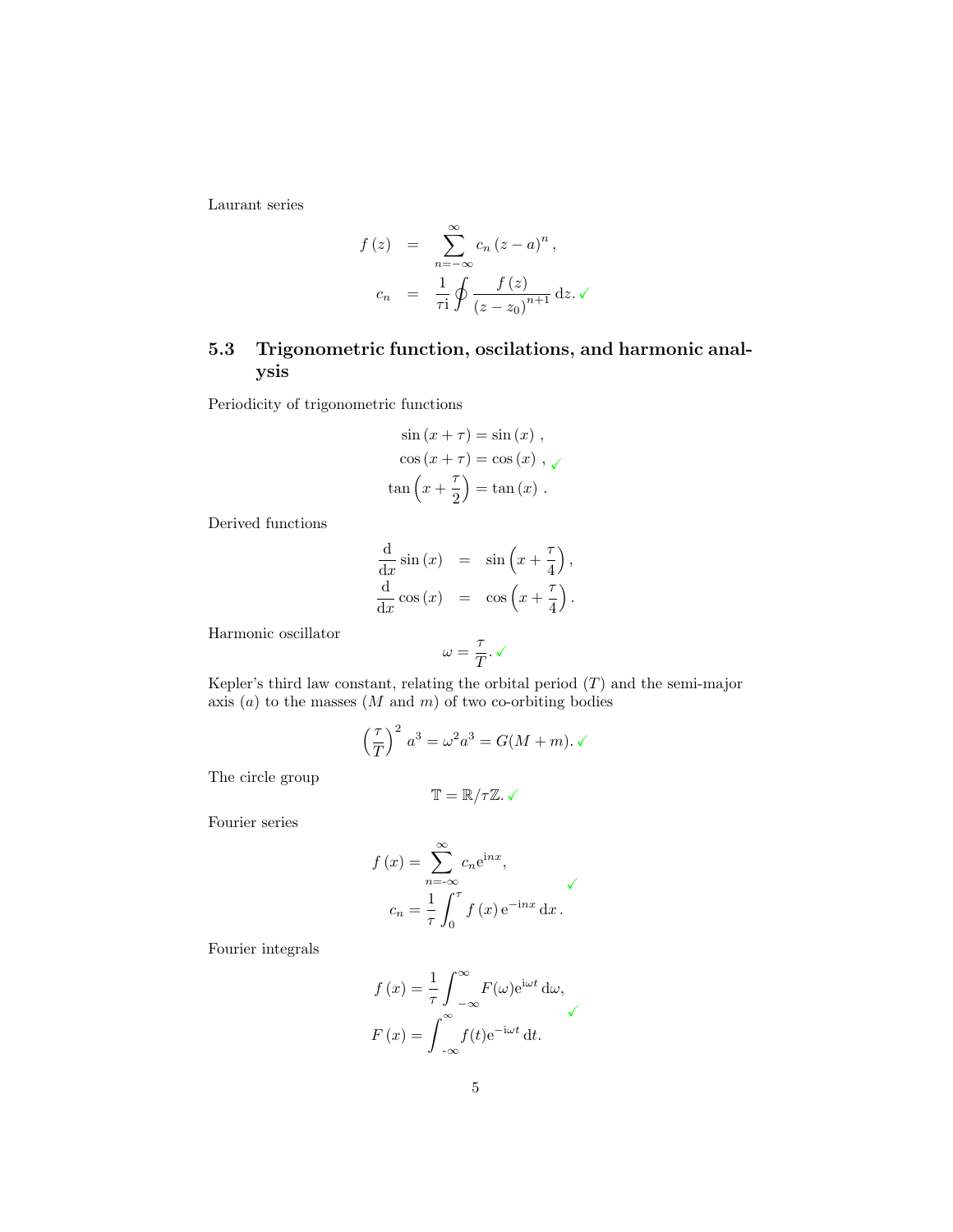# 5.4 Probability and statistics

Density of Gaussian distribution

$$
\frac{1}{\tau^{1/2}}\exp\left(-\frac{x^2}{2}\right).\checkmark
$$

The error function

$$
\frac{1}{\tau^{1/2}} \int_0^x \exp\left(-\frac{t^2}{2}\right) dt. \checkmark
$$

Density of inverse Gaussian distribution

$$
\frac{1}{\left(\tau x^3\right)^{1/2}} \exp\left(-\frac{\left(x-\mu\right)^2}{2\mu^2 x}\right).
$$

Density of lognormal distribution

$$
\frac{1}{x \cdot \tau^{1/2}} \exp \left(-\frac{\left(\ln x\right)^2}{2}\right) \cdot \sqrt{\frac{1}{x}}
$$

Cauchy distribution

$$
\frac{2}{\tau} \frac{1}{x^2 + 1}.
$$

Density of von Mises distribution

$$
\frac{1}{\tau I_0(\kappa)} \exp\left(\kappa \cos(x)\right) . \checkmark
$$

Buffon needle experiment gives probability

$$
\frac{4}{\tau}.
$$

Asymptotic minimax redundancy of a d-dimensional random variable with distribution  $P_{\theta}$ 

$$
\frac{d}{2}\ln\left(\frac{n}{\tau}\right) + \ln\int\left(\det I\left(\theta\right)^{1/2} d\theta\right) . \sqrt{\tau}.
$$

Entropy power in terms of entropy

$$
N(X) = \frac{\exp(2 \cdot h(X))}{\tau \cdot e}, \checkmark
$$

### 5.5 Physics

The approximate length of a simple pendulum with small amplitude is

$$
L=g\frac{A^2}{\tau^2}.\,\checkmark
$$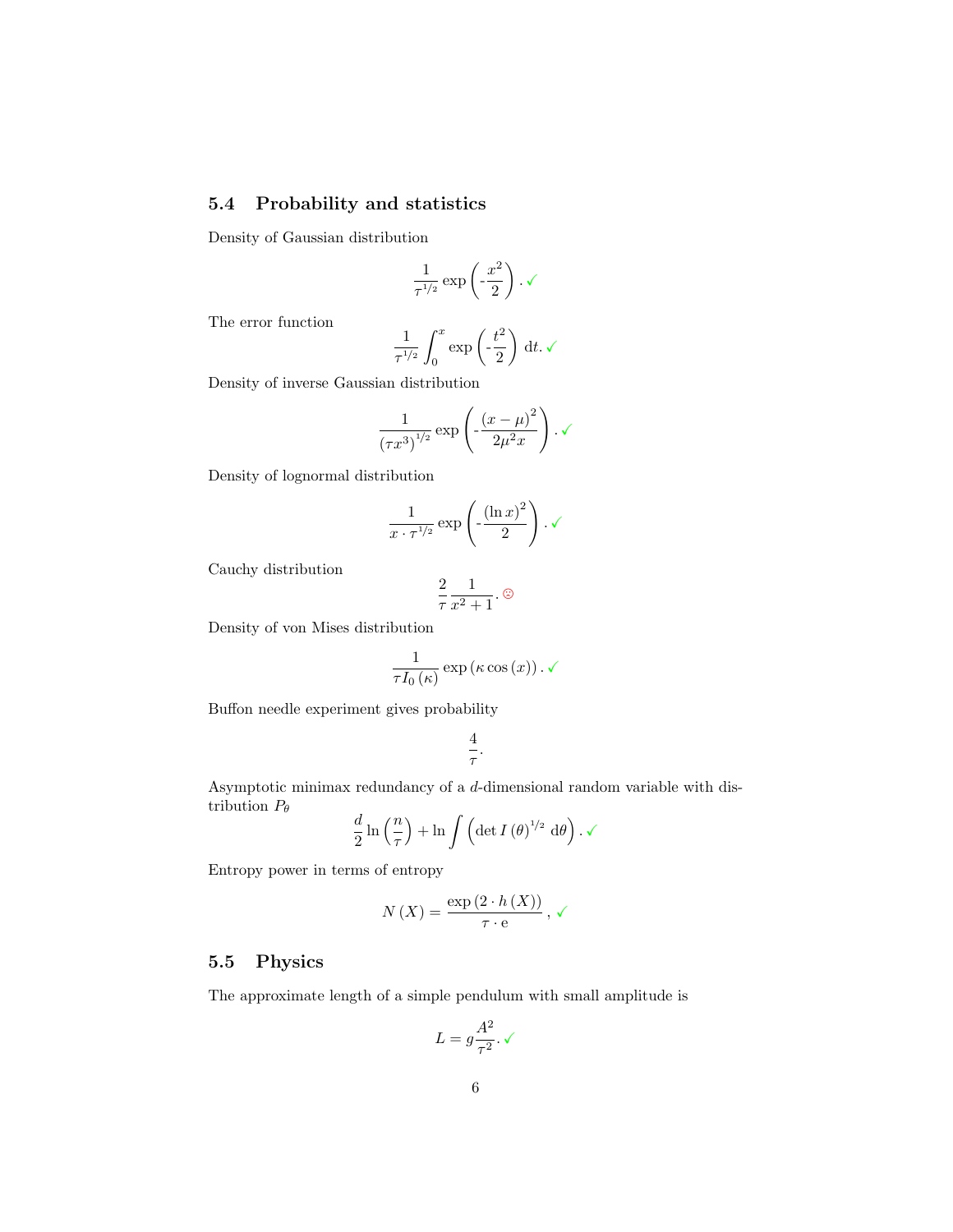Planck's constant

$$
\hbar=\frac{h}{\tau}.\,\checkmark
$$

Einstein's field equation

$$
R_{ik}-\frac{g_{ik}R}{2}+\Lambda g_{ik}=\tau\frac{4G}{c^4}T_{ik},
$$

where the cosmological constant  $\Lambda$  is given by

$$
\Lambda = \tau \rho_{\rm vac} 4G.
$$

The reactance of an inductor is

 $\tau fL.\checkmark$ 

The susceptance of a capacitor is

$$
\tau fC.\checkmark
$$

Coulomb's constant where  $\epsilon_0$  is the vacuum permittivity of free space

$$
F = \frac{1}{2\tau\varepsilon_0}.
$$

Magnetic permeability of free space relates the production of a magnetic field in a vacuum by an electric current in units of Newtons (N) and Amperes (A):

$$
\mu_0 = 2\tau \cdot 10^{-7} \,\mathrm{N/A^2}.
$$

### 5.6 Miscellaneous

Stirling's approximation

$$
n! \approx (n\tau e)^{1/2} n^n e^{-n}.\checkmark
$$

The Riemann  $\zeta$ -function evaluated for a positive even integer  $n$ 

$$
\zeta(n) = \frac{\tau^n}{2n!} B_{n/2}. \checkmark
$$

Functional equation for the Riemann function

$$
\zeta(1-z) = \frac{2}{\tau^z} \cos\left(\frac{\tau \cdot z}{4}\right) \Gamma(z) \zeta(z) . \sqrt{ }
$$

Euler's reflection formula (where crd is the cord function)

$$
\Gamma(z)\Gamma(1-z) = \frac{\tau}{\operatorname{crd}(\tau z)}.
$$

Jacobi's identities for the theta function involves in its normal formulation both  $\pi$  and  $\tau$ , that in this case denotes the half period ratio.  $\circledcirc$ Weyl's law

$$
\lim_{x \to \infty} \frac{N(x)}{x^{d/2}} = \tau^{-d} \omega(d) \operatorname{Vol}(\Omega) . \checkmark
$$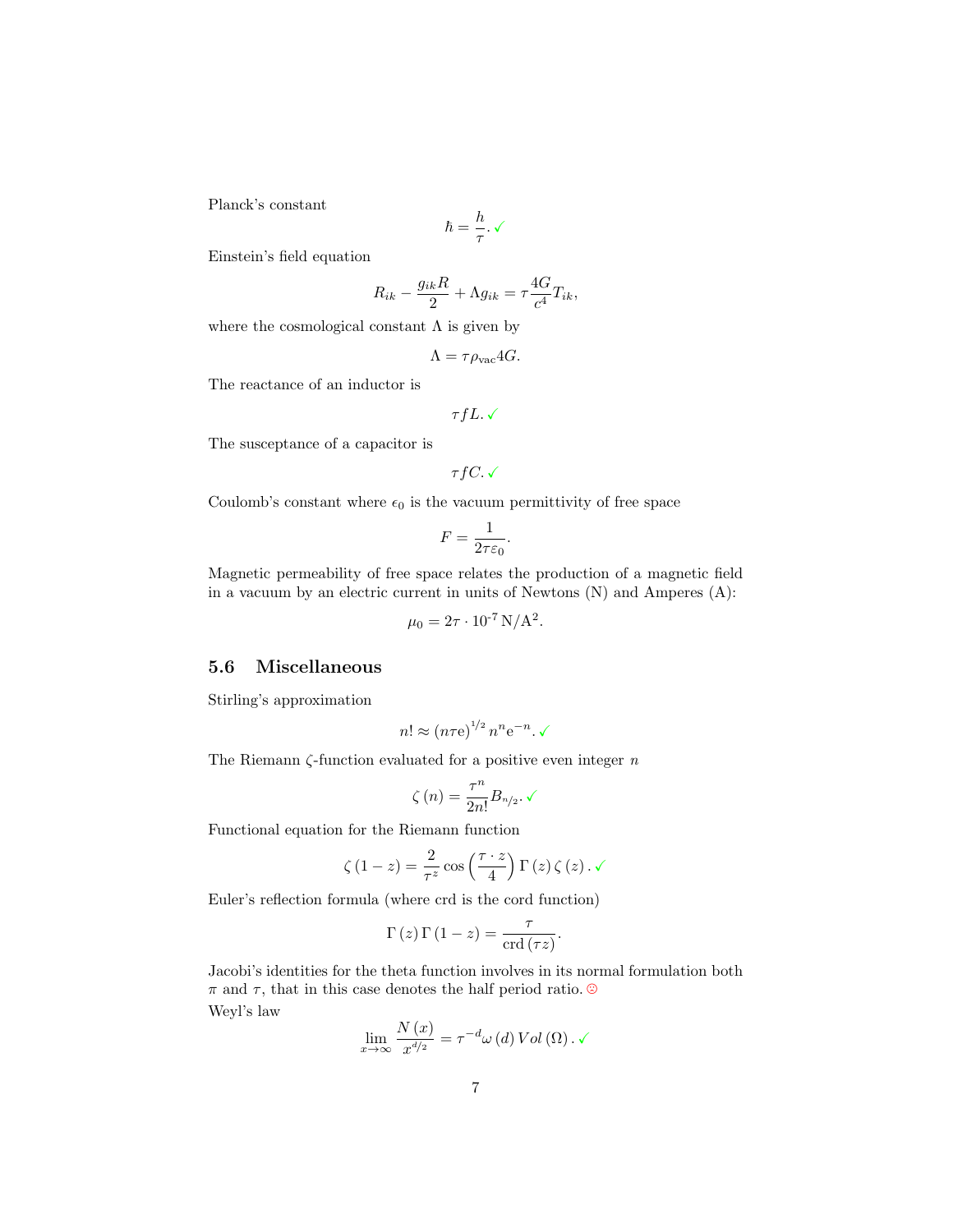# 6 Programming languages

Many computer programming languages have al-Kāshi's constant as a built in constant.

| Program                           | Name          | Value                                   |
|-----------------------------------|---------------|-----------------------------------------|
| Python                            | tau           | $6.28318\,5$ to the available precision |
| Processing                        | TAU           | 6.28318 55                              |
| Perl 6                            | tau or $\tau$ | 6.28318 53071 79586                     |
| Google                            | tau or $\tau$ | 6.28318 53071 79586                     |
| Nim                               | TAU           | 6.28318 53071 79586                     |
| Java                              | TWOPI         | 6.28318 53071 79586                     |
| Pascal                            | TwoPI         | 6.28318 53071 79586                     |
| Wiring                            | TWO_PI        | 6.28318 53071 79586 47693               |
| OpenFOAM                          | twoPi()       | 6.28318 53071 79586 47693               |
| Extreme Optimization Libraries    | TwoPi         | 6.28318 53071 79586 47692 52867 66558   |
| Calculators HP 39gII and HP Prime | tr            |                                         |

In the Haskell programming language there is a [module](http://hackage.haskell.org/package/tau) that defines the constant τ.

# 7 The symbol  $\tau$

The symbol "τ" is the 19th letter in the Greek alphabet and denotes the 't' sound. It is not an ASCII character, but is available in most modern text processing systems.

| Typesetting system      | code             |  |
|-------------------------|------------------|--|
| <b>IAT<sub>F</sub>X</b> | tau              |  |
| HTML entity             | τ                |  |
| HTML decimal            | τ                |  |
| <b>HTML</b> Hex         | $&$ #x3C4;       |  |
| Unicode                 | U+03C4 or U+F074 |  |

In MSWord and OpenOffice " $\tau$ " can be inserted by choosing the font "Symbol" and typing "t".

# 8 Other applications of the symbol  $\tau$

Like  $\pi$  and all other letters in the Latin and Greek alphabet the letter  $\tau$  is used in different ways in different parts of science. If the context is so different that no confusion is possible or if  $\tau$  is used in a combinations with other symbols in a way that no confusion is possible the application is marked with a check mark  $\checkmark$ . If an application could require modified notation or some extra clarifying text to ensure that no confusion occur the application is marked by a sad smiley  $\odot$  .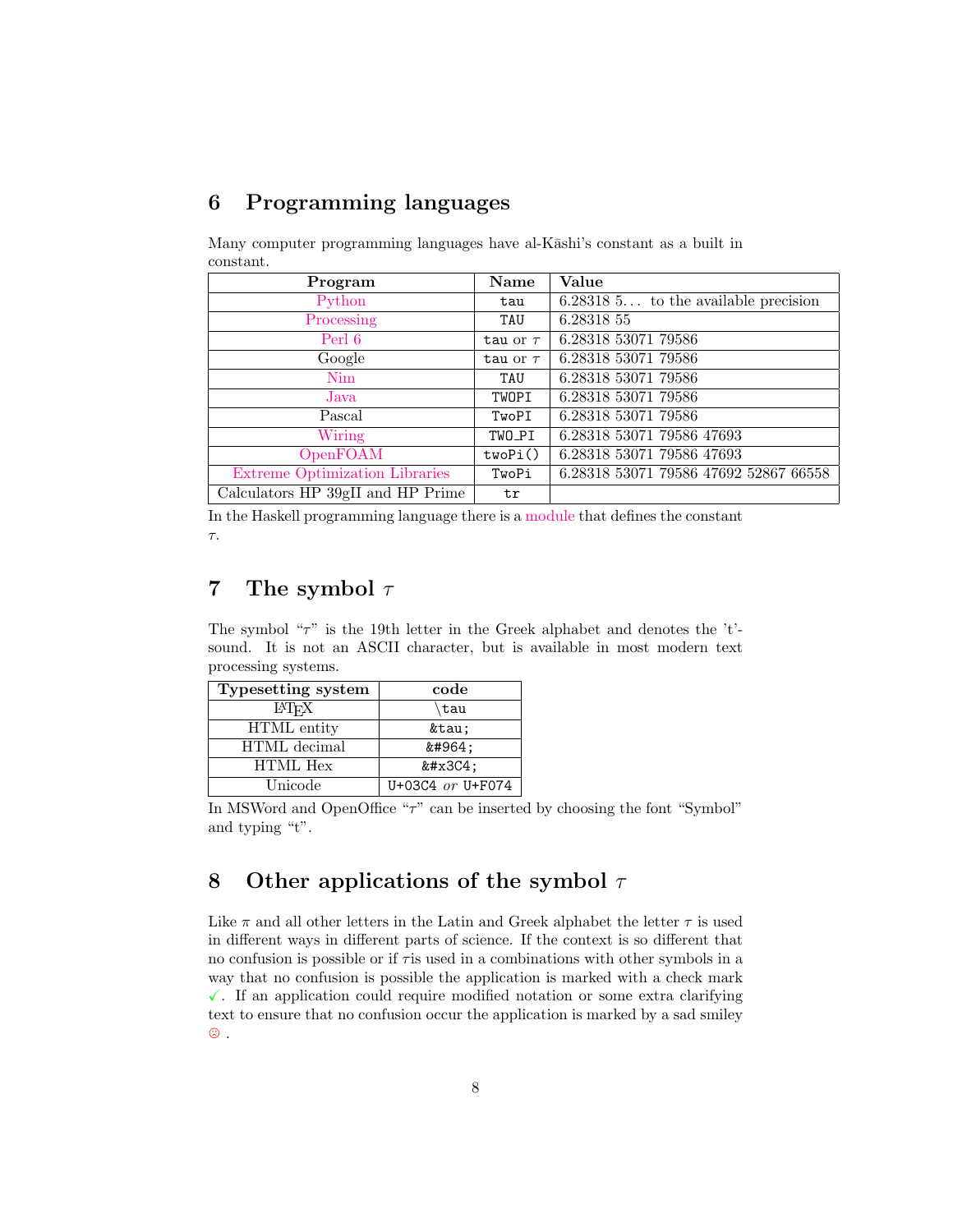### 8.1 Mathematics

- $\bullet\,$  Ramanujan's tau function in number theory.  $\checkmark$
- $\tau(n)$  can denote the number of divisors in n.  $\checkmark$
- Kendall's tau rank correlation coefficient as a non-parametric correlation measure in statistics.  $\checkmark$
- Torsion of a space curve.  $\circledcirc$
- $\bullet\,$  The half-period ratio in the theory of elliptic functions.  $\,\circ\,$

#### 8.2 Physics

- The tau lepton in particle physics. The tau leptons are denoted  $\tau^-$  and  $\tau^+$ .  $\checkmark$
- Torque, the rotational force in mechanics. Also called moment and denoted M. Torque and moment are vectors so the symbols are normally equipped with a vector arrow or typesetted in bold face  $(\tau, \overrightarrow{\tau})$ , or **M**, or  $\overline{M}$  ).  $\odot$
- Shear stress in continuum mechanics. This is a tensor denoted  $\tau_{xy}$  when it measures stress along the xy plane.  $\checkmark$
- In the physical sciences,  $\tau$  is sometimes used as time variable, to avoid confusing with  $t$  as temperature. Examples are: The lifetime of a spontaneous emission process; the time constant of any device, such as an RC circuit; proper time in relativity. It is used to denote 'a specific time' or 'a second timescale'. It substitutes for  $t'$  and  $T$  when these have already been used.  $\odot$
- Tau in astronomy is a measure of opacity, or how much sunlight cannot penetrate the atmosphere.  $\checkmark$
- The prefix of many stars, via the Bayer stellar designation system. (Tau Ceti is such a star.)  $\checkmark$

### 8.3 Other sciences

- $\bullet\,$  The specific tax amount.  $\checkmark$
- The symbol for tortuosity in hydro-geology. There are several competing definitions of the concept of tortuosity.
- $\bullet\,$  The dose interval in pharmacokinetics.  $\checkmark$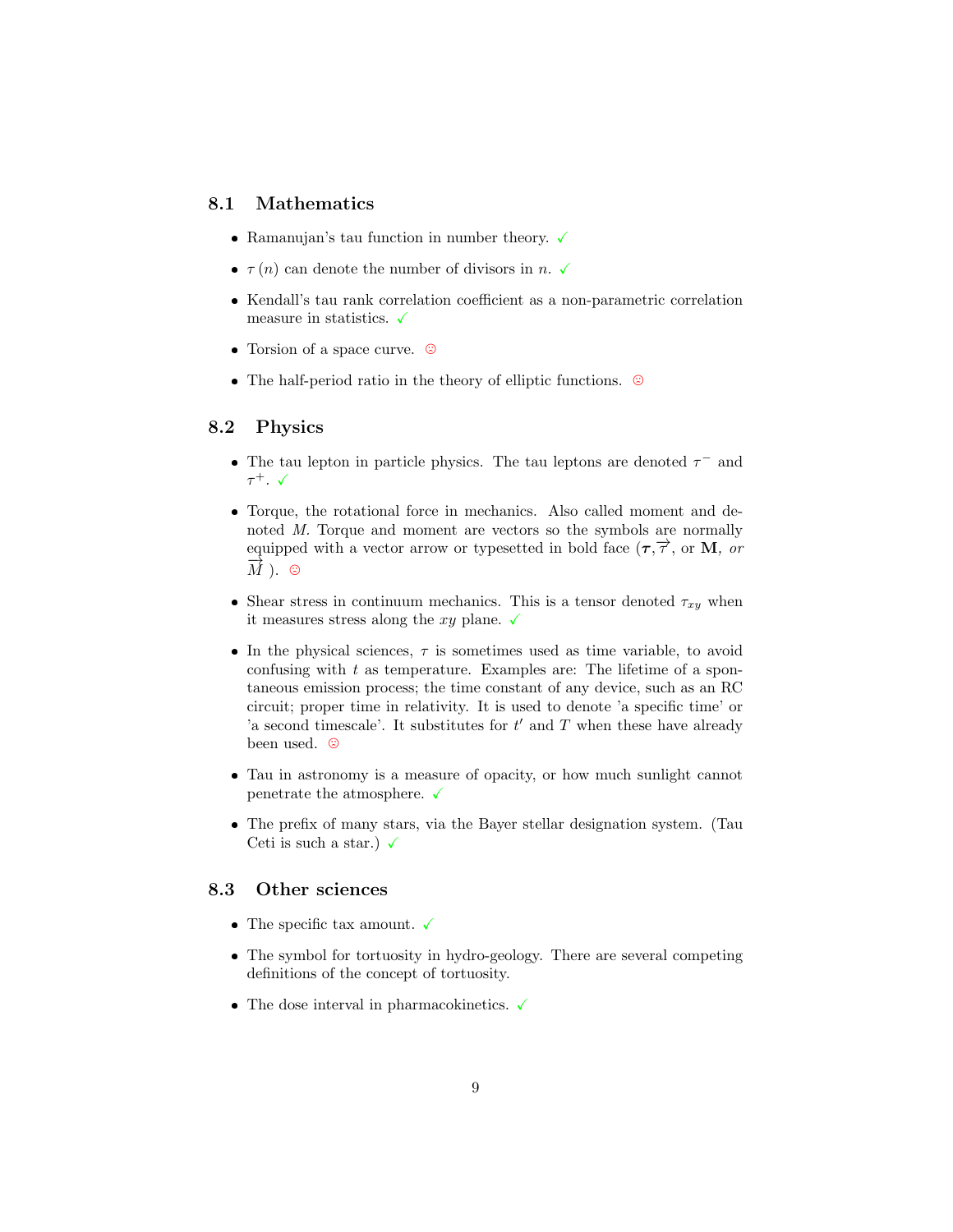- The expressed period of the free-running rhythm of an animal (circadian rhythm terminology), i.e., the length of the daily cycle of an animal when kept in constant light or constant darkness.  $\odot$
- In General Tau Theory  $\tau(x,t)$  denotes the perceived motion-gap (a psychological principle of perception). Often it is denoted tau rather than  $\tau$ .  $\checkmark$
- Tau in biochemistry is a protein associated with microtubules and is implicated in certain neurodegenerative diseases.  $\checkmark$

## 9 Alternative symbols

Several symbols have been proposed to denote al-K $\bar{a}$ sh $\bar{a}$ 's constant.

In German speaking languages there have been some attempts to introduce "pla" (from Latin plenus angulus) as an abbreviation for a turn, but at present the word "Vollwinkel" is used without abbreviation and without SI prefixes.

In 1994 Dhananjay Ostawal proposed to use  $\Omega$  as symbol for al-K $\bar{a}$ sh $\bar{a}$ 's constant. This proposal was presented at the 63rd annual conference of the Indian Mathematical Society in 1997

Robert Palais wrote an article in 2001 entitled "Pi is wrong!" [\[Pal01\]](#page-13-0) where he proposed to have a symbol and suggested to use the symbol  $\pi$ , which is generated by the LATEX code  $\pi\sim\pi$ .8mu\pi . This symbol did not gain popularity because it is only possible to write it using LATEX. Therefore several other symbols have been proposed.

The symbols  $\varpi$  (varpi) and  $\lambda$  (sampi) have been proposed. Both of these symbols are variations of  $\pi$  and are seldomly used so they will not create any notational conflicts. Varpi is available in most programs that can write Greek letters. Sampi can be written in LAT<sub>EX</sub> using the code  $\text{ceck}(\char 27)$ .

The symbol for registrered trademark  $\mathbb R$  has been proposed because it contains both a circle and a R that may refer to the radius, and similarly  $\odot$  has been proposed.

V. Marciante has been proposed to use circ. to [N. Wilderberger.](https://www.youtube.com/watch?v=NboydwaYaaQ)

The Greek letter  $\tau$  was proposed independently by several people. In 2010 Michael Hartl launced a Tau Manifesto where he advocated for using  $\tau$  and declared June 28th (6.28) as tau-day [\[Har10\]](#page-13-1).

Thomas Cool has published two textbooks on geometry that used al-K $\bar{a}$ sh $\bar{a}$ 's constant [\[Col08,](#page-12-0) [Col11\]](#page-13-2). As symbol for al-Kāshī's constant he used  $\Theta$ .

## 10 Various circle constants

During the history of mathematics various circle constants have been used.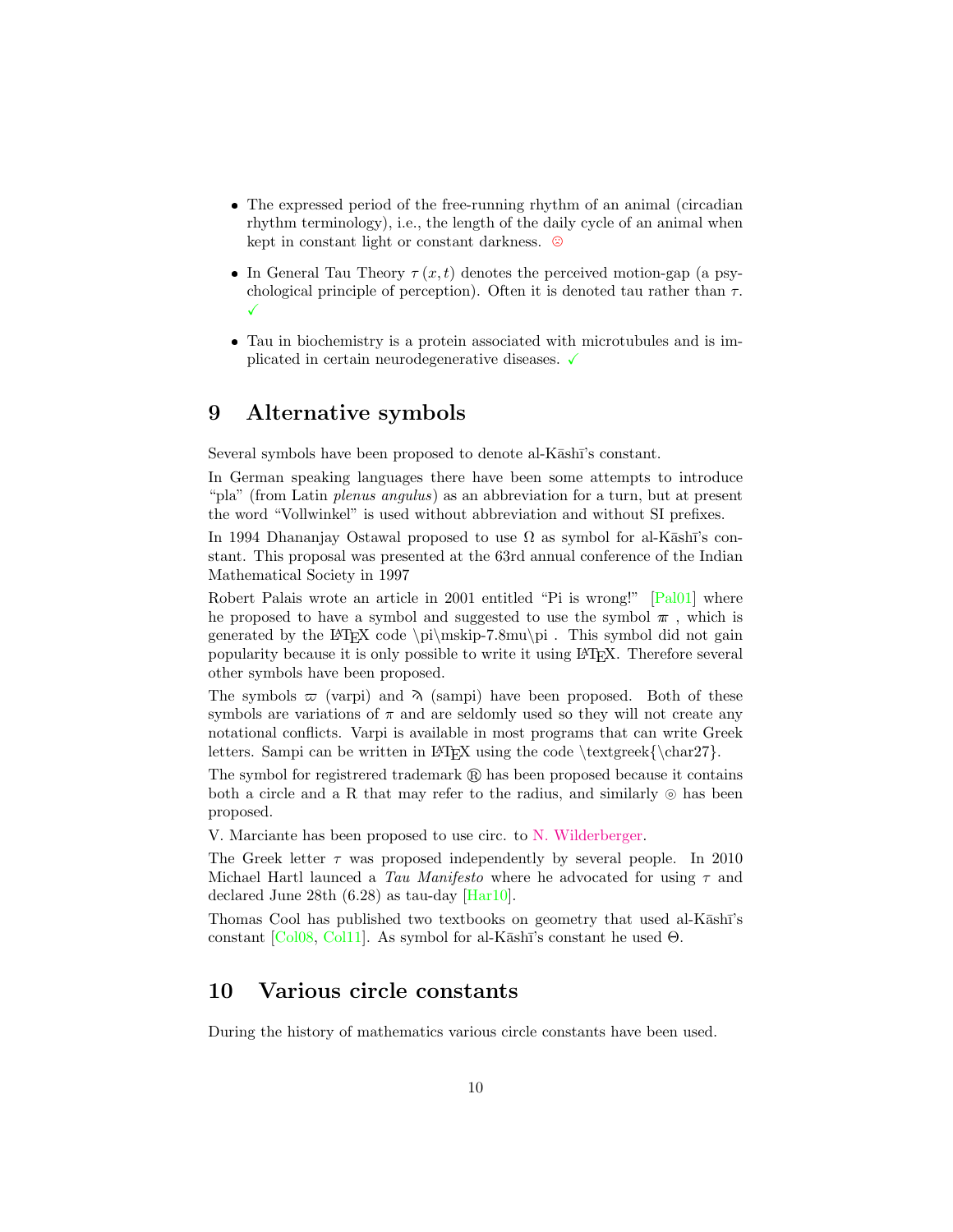Babylonian constant The old Babylonians used the circumference of a regular hexagon divided by the circumference of the circumscribed circle and this gives  $6/\tau$ . They used the approximate value  $57/60 + 36/60^2$ .

Archimedes' constant This constant is defined as the circumference of a circle divided by its diameter. Since ancient times round objects have been characterized by their diameter. At an early time it was realized that the circumference could be calculated by multiplying the diamter by a certain number. Archimedes proved that it is the same constant one need to use for calculating the area of a circle. Before that different constants were used to calculate the area and circumference of a circle. The first use of  $\pi$  on its own with its present meaning was by William Jones in 1706. Jones introduces  $\pi$  as

$$
\frac{1}{2}\,\mathrm{Periphery}\,(\pi)
$$

and used the following formulas for circumference and area of a circle

$$
\begin{array}{rcl}\nc &=& \pi d \\
\alpha &=& \frac{1}{4}\pi d^2 = c^2 \div 4\pi\n\end{array}
$$

where  $\alpha$  denoted the area.

Al-Bīrūnī's constant The Islamic scholar Abur-Raihān al-Bīrūnī (973-1048) [\[Sch27,](#page-13-3) Kap. V] calculated the diameter of a circle divided by its circumference and got the result

$$
\frac{diameter}{circmerence} = \frac{114}{360} + \frac{954312306}{1628681471 \cdot 360}
$$

.

Later in 1647 William Oughtred calculated the same constant and denoted it by  $\delta/\pi$ . Oughtred used this 'fraction' as one symbol rather than a numerator divided by a denomination.

Al-Kāshī's constant Ramshīd Al-Kāshī used the circumference of a circle divided by its radius as circle constant in *Treatise on the Circumference of* the Circle published in 1424 A.D. The idea of using this constant rather than Archimedes' constant may have been used earlier among Islamic mathematicians than al-K $\bar{a}$ sh $\bar{a}$ , but al-K $\bar{a}$ sh $\bar{a}$  calculated it with higher precision than any previous mathematician.

D. Gregory seems to be the first in Europe to use al-K $\bar{a}$ shi's constant.

Eagle's constant Albert Eagle published a book on elliptic functions that introduced a lot of non-standard notation [\[Eag58\]](#page-13-4). For instance he used " $\tau$ " as notation for  $\pi/2$ , but it should be noted that  $\pi$  still appear in many of his formulas. Eagle's notational proposals have never been adapted. Recently, David Butler has proposed to use the symbol  $\eta$  to denote Eagle's constant. In geometry the idea of using a right angle as unit dates back to Euclid. In Germany and Schwitzerland the symbol  $\mathcal{L}$  has been used to denote a right angle and it was officially recognized as a unit for angle measurements in the period 1970-1996.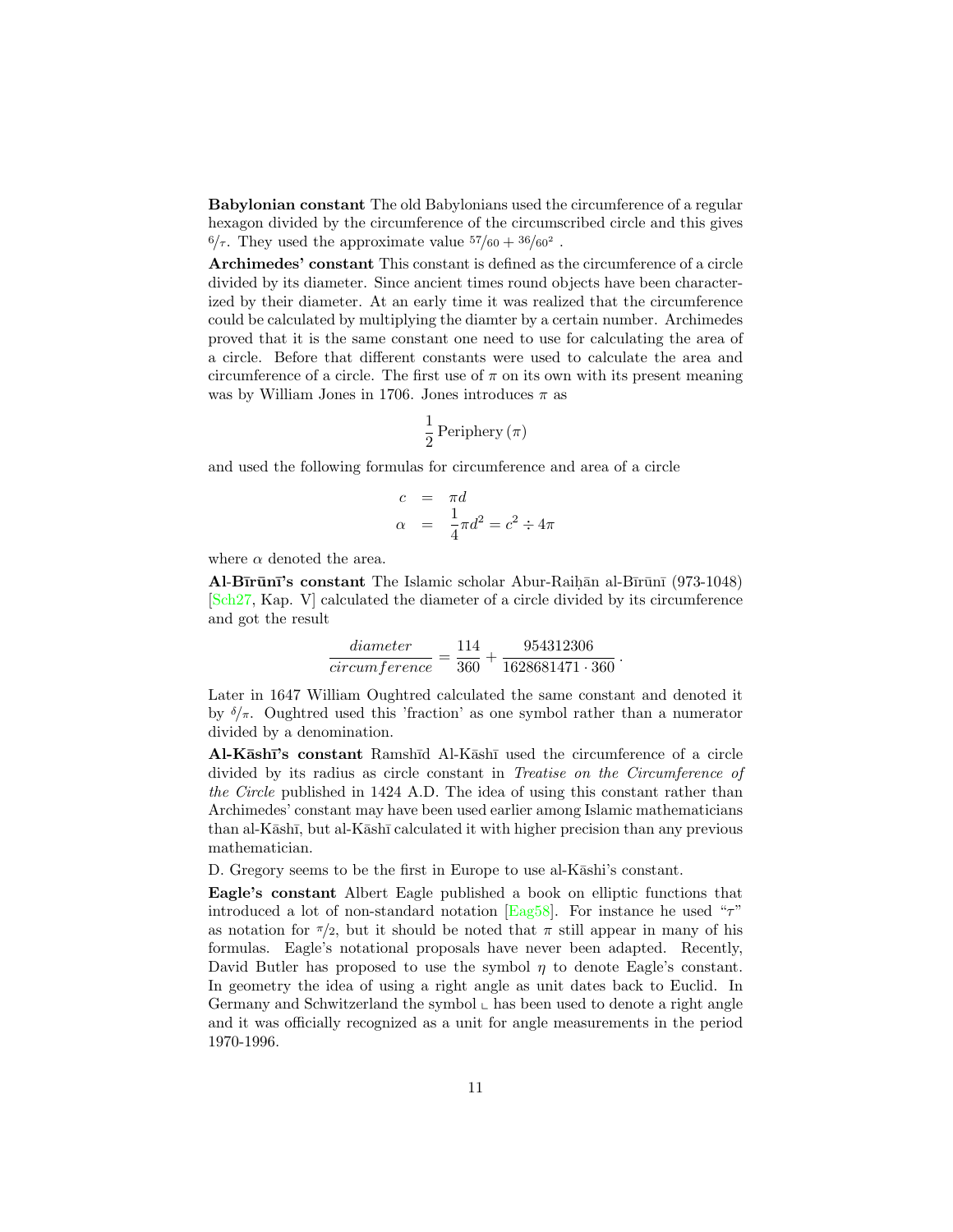## 11 History

The Persian mathematician Jamshīd al-Kāshī seems to have been the first to use the circumference divided by the radius as circle constant rather than Archimedes' constant. In Treatise on the Circumference published 1424 he calculated the circumference of a unit circle to 10 significant sexagesimal figures as 6;16,59,28,1,34,51,46,14,50. He then converted that into 17 significant decimal figures 6.2831853071795865 [\[Luc53\]](#page-13-5). It took about 200 years before a more precise circle constant was calculated by Ludolph van Ceulen. For comparison, the [most precise measurements](http://scienceblogs.com/principles/2011/05/05/the-most-precisely-tested-theo/) in physics are about 16 significant figures and appear in the field of quantum electro dynamics. Calculations with 16 significant decimals are nowadays called double precision calculations.

Before al-Kāshī in 1262-1263 the mathematician Nasīr al-Dīn al-Tūsī presented an example where he calculates the circumference of a circle with radius is 1,00 in sexagemial ciffres  $[vL08]$ . Therefore the circumference of his circle is  $60\tau$  and based on earlier calculations by Abul-Wafa' he calculates the circumference. "So if we make the diameter 120, the perimeter [i.e. of the circle] is 376 parts and a fraction that is greater than 0;59,10,59,0 and less than 0;59,23,54,12 , and if we change the two to the measure that Archimedes mentioned, the perimeter is greater than 3 times the diameter plus somthing that is greater than  $\frac{10}{70;38,41,21}$ , and less than  $\frac{10}{70;38,14,29}$ ." Although the calculation of Nastrial-Dtin al-Tust may have inspired al-K $\bar{a}$ sh $\bar{a}$  to base his circle constant on a unit circle, the way Nasir al-Dīn al-Tūsī wrote the result of his calculation demonstrates that he just calculated a circumference of a specific circle and he did not calculate a circle constant with the falue  $6.283...$  Naster al-Dtm al-Tust also writes "If the perimeter of the circle is 31/7 times the diameter, and this is an approximate ratio used by the survayors..." [\[vL08\]](#page-13-6), which indicates that at time using Archimedes' constant was thre standard.

In 1697 David Gregory used  $\pi/\rho$  to denote the circumference of a circle divided by its radius, and he used this 'fraction' as one symbol rather than a numerator divided by a denomination. The first use of  $\pi$  on its own with its present meaning was by William Jones in 1706. It took almost 100 years before the notation  $\pi$  became standard notation. For instance M. Nicole [\[Nic47\]](#page-13-7) did not use any special symbol for the circle constant but made tables of the circumference of inscribes and circumscribed polygons of the unit circle. This gave 6.28318 53070 31961 6 and 6.28318 53072 67891 2 as lower and upper bounds on the circumference. Leonard Euler first used  $\pi$  in 1737 [\[Eul37,](#page-13-8) Thm. 3, p. 165, but in his papers  $\pi$  denoted perimeter. In some problems he used  $\pi$  to denote al-Kāshī's constant and in other problems he used it to denote Archimedes' constant or Eagle's constant. At a place in a very influential book on analy-sis by Euler [\[Eul48,](#page-13-9) Chapter VII]  $\pi$  was used to denote Archimedes' constant and because of Euler's prestige in general, mathematicians have  $\pi$  to denote Archimedes' constant ever since. For instance T. Bugge in 1797 [\[Bug95,](#page-12-1) p. 237-239] describes the idea of finding the value of the circumference divided by the radius by inscribing and circumscribing a regular polygons leading to the value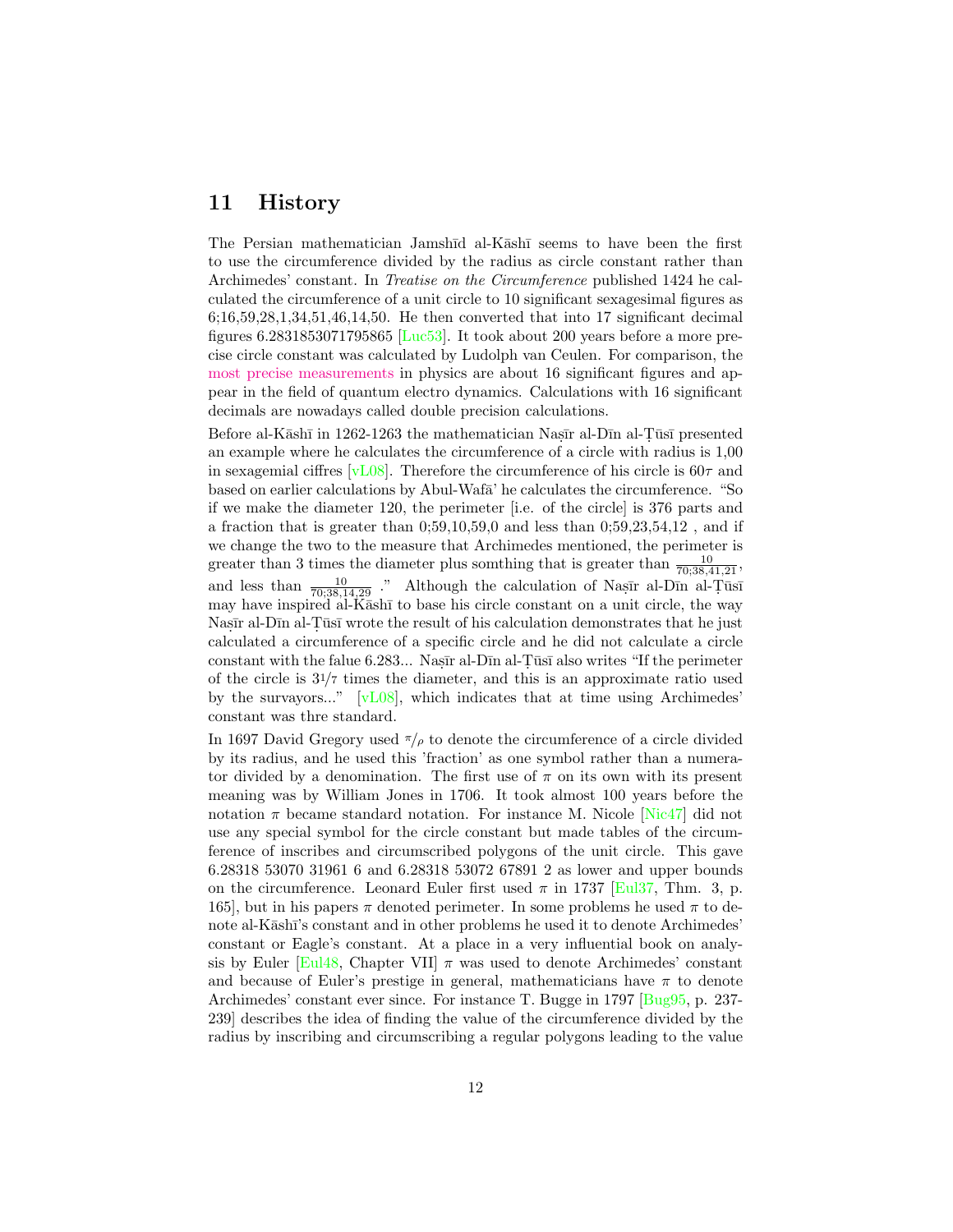6.283185307. As a consequence, he writes, the circumference divided by the diameter is equal to 3.141592653. Bugge then explains that this number was studied in more detail by L. Euler in 1737 and is denoted as  $\pi$ . After  $\pi$  had become standard notation, some mathematicians have used  $2\pi$  as if it was one symbol. For instance H. Laurant always wrote  $2\pi/4$  rather than  $\pi/2$  [\[Lau89\]](#page-13-10).

The idea of using centiturns and milliturns as units was introduced by the British astronomer and science writer Sir Fred Hoyle [\[Hoy62\]](#page-13-11).

The idea of using  $\tau$  as symbol for al-Kāshi's constant was first discussed in an unpublished manuscript by Joseph Lindenberg in 1992 [\[Lin11\]](#page-13-12). Dhananjay Ostawal from Pune, India claims that he sought a copyright for 'omega' to denote al-Kāshi's constant in 1997 and the idea was presented in a paper at the annual conference of Indian Mathematical Society in 1997. Robert Palais wrote an article in 2001 entitled "Pi is wrong!" [\[Pal01\]](#page-13-0) where he proposed to have a symbol and suggested to use a 'three-legged pi'  $\pi$  with the LATEX code \pi\mskip-7.8mu\pi . This symbol did not get any popularity because it is only possible to write it using LATEX. After the paper of Palais a number of people have proposed to replace the three legged pi by another more convenient symbols as for instance  $\varpi$ , or  $\tau$  that has been proposed independently by several people including the author of this page [\[Fre07,](#page-13-13) [wee10\]](#page-13-14). In 2010 Michael Hartl launced a Tau Manifesto where he advocated for using  $\tau$  [\[Har10\]](#page-13-1) and declared June 28th to be Tauday. In 2008 Thomas Colignatus published the first textbook on geometry using al-Kashi's constant [\[Col08,](#page-12-0) [Col11\]](#page-13-2).

The Greek character  $\tau$  comes from a similar character in the Phoenician alphabet and is derived from a cross. The Greeks aslo took over the name "tau" from the Phoenicians and at that time the original meaning of the word was already forgotten.

The word turn originates from Old English tyrnan and turnian. It comes from Medieval Latin *tornare*, from Latin, to turn on a lathe, from Greek  $\tau \acute{o} \rho \nu o \sigma$  a 'lathe'. The word was influenced by Anglo-French turner, tourner to turn, from Medieval Latin tornare, akin to Latin tenere to rub. The geometric notion of a turn has its origin in the sailors terminology of knots where a turn means one round of rope on a pin or cleat, or one round of a coil. For knots the English terms of single turn, round turn and double round turn do not translate directly into the geometric notion of turn, but in German the correspondence is exact.

## References

- <span id="page-12-1"></span>[Bug95] T. Bugge. De første Grunde til Regning, Geometrie, Plan-Trigonometrie og Landmaaling. S. Poulsens Forlag, Copenhagen, 1795.
- <span id="page-12-0"></span>[Col08] T. Colignatus. Trigonometry reconsidered. Measuring angles in unit meter around and using the unit radius functions Xur and Yur. T. Colignatus, 2008.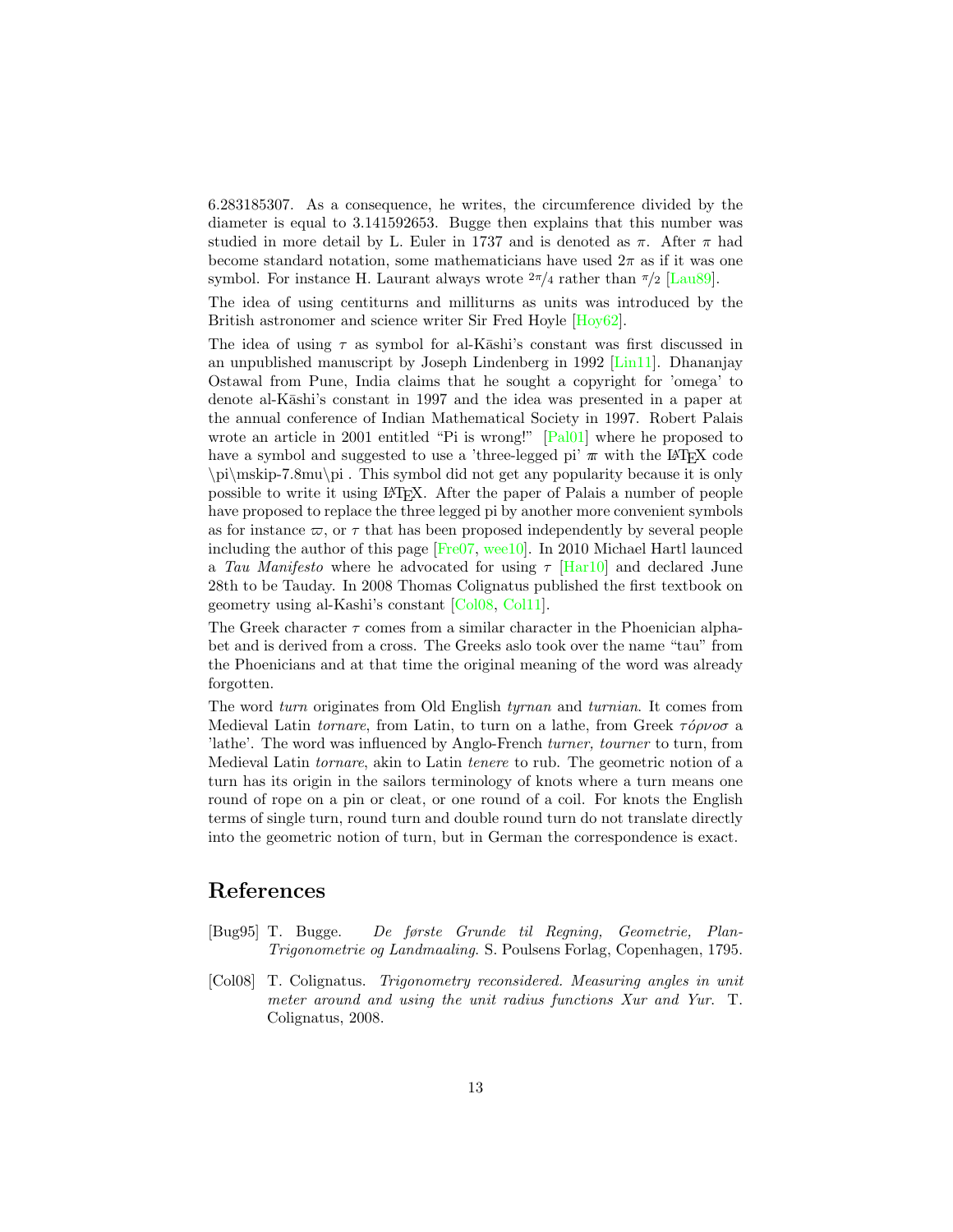- <span id="page-13-2"></span>[Col11] T. Colignatus. Conquest of the Plane. Consultancy & Econometrics, 2011.
- <span id="page-13-4"></span>[Eag58] A. Eagle. Elliptic Functions as They Should Be: An Account, with Applications, of the Functions in a New Canonical Form. Galloway & Porter, Cambridge, 1958.
- <span id="page-13-8"></span>[Eul37] L. Euler. Variae observationes circa series infinitas. Commentarii academiae scientiarum Petropolitanae, 9:160–188, 1737.
- <span id="page-13-9"></span>[Eul48] L. Euler. Introducio in Analysia Infinetarium, volume 1. Lausanne, 1748.
- <span id="page-13-13"></span>[Fre07] Freiddy. pi & 2 pi. Posted on the discussion forum of MathKB, Jan. 2007.
- <span id="page-13-1"></span>[Har10] M. Hartl. The tau manifesto. Website, June 28 2010.
- <span id="page-13-11"></span>[Hoy62] F. Hoyle. Astronomy. A history of man's investigation of the universe. Crescent Books, Inc, London, 1962.
- <span id="page-13-10"></span>[Lau89] H. Laurant. *Traité D'Algebra*. 4th. edition edition, 1889.
- <span id="page-13-12"></span>[Lin11] J. Lindenberg. Tau before it was cool, July 2011. The site contains an unpublished manuscript from 1992.
- <span id="page-13-5"></span>[Luc53] P. Luckey. Der Lehrbrief  $i_{\dot{\theta}}$  gber den Kreisumfang von Jamshid b. Mas'ud al-Kashi, volume 6 of Abhandlungen der Deutschen Akademie der Wissenschaften, Klasse für Matematik und allgemeine Naturwissenschaften. Akademie Verlag, Berlin, 1953. Translated by Paul Luckey Arabic text and German translation of the "Treatise on the Circumference" of al-Kashi with commentary. Al-Kashi determines pi to 16 significant decimal digits.
- <span id="page-13-7"></span>[Nic47] M. Nicole. Dans lequel on détermine en quantités incommensurables  $\&$  en parties décimales, les valeurs des côtes  $\&$  des espaces, de la suite en progression double, des polygones régulieres, inscrits  $&$  circonscrits au circle. Histoire de l'Académie royale des sciences avec les mémoires de mathématique et de physique tirés des registres de cette Académie., pages 437–448, 1747. Published 1751.
- <span id="page-13-0"></span>[Pal01] R. Palais.  $\pi$  is wrong. *Mathematical Intelligencer*, 23(3):78, 2001.
- <span id="page-13-3"></span>[Sch27] C. Schoy. Die trigonometrischen Lehren des Persischen Astronomen Abu'l-Raihan Muh. Ibn Ahmad al-Biruni. Orient-Buchhandlung Heniz Lafaire K.-G., 1927.
- <span id="page-13-6"></span>[vL08] L. W. C. van Lit. "the measurement of the circle" of archimedes in nasir al-din al-tusi's revision of 'middle books' (tahrir al-mutawassitat), 2008.
- <span id="page-13-14"></span>[wee10] william e emba.  $\pi$  really is wrong! Posted at the discussion forum of Good Math, Bad Math, Dec. 2010.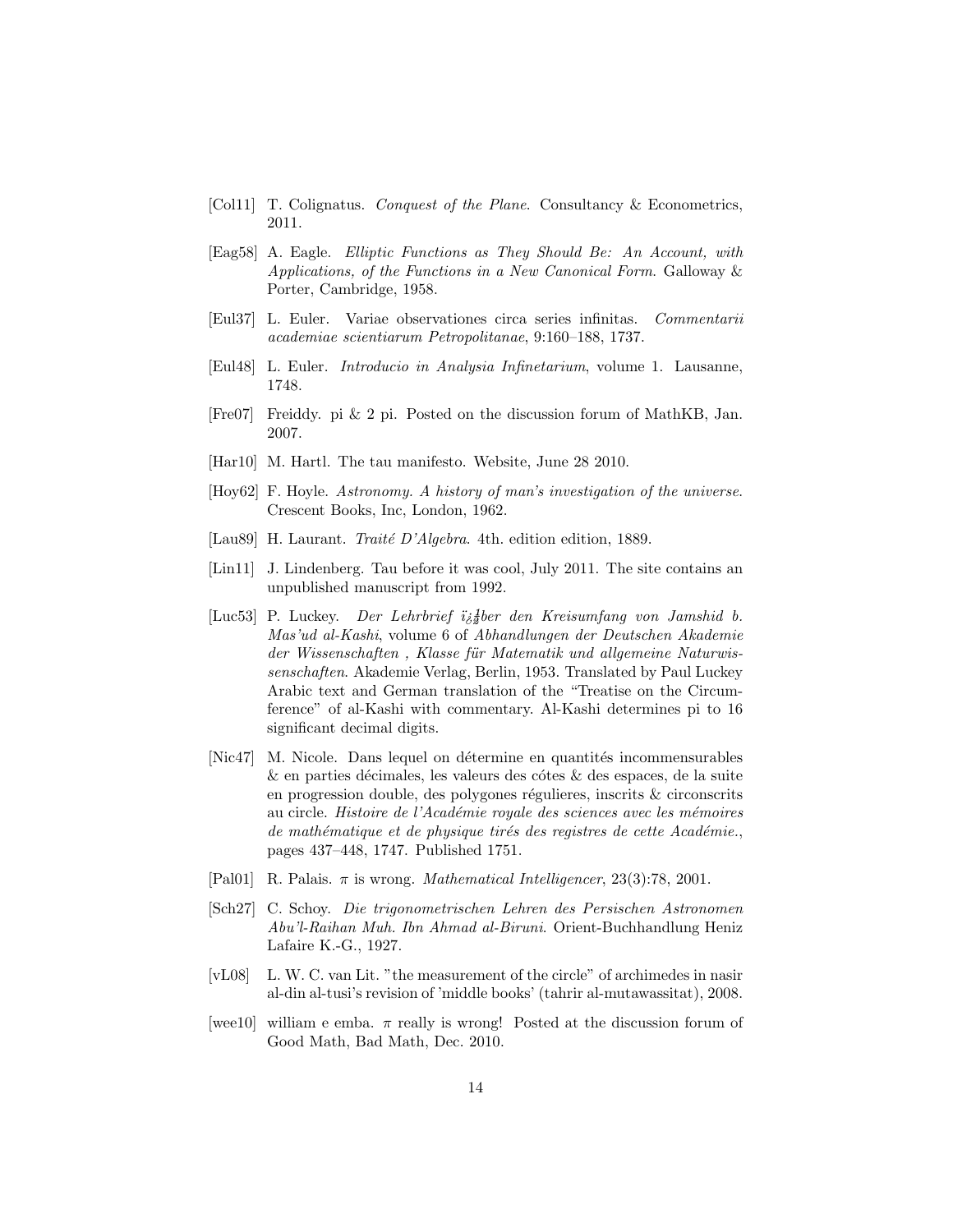## 12 Link collection

Below are a number of links related to the use of al- $K\bar{a}s$ h $\bar{i}$ 's constant.

### 12.1 Instructional material

[Animation of cosine](http://www.math.utah.edu/~palais/cose.html) labelled by  $\tau$ .

[Animation of sine](http://www.math.utah.edu/~palais/sine.html) labelled by  $\tau$ .

[Sams Teach Yourself Windows 8](https://books.google.dk/books?id=BFda3Z71Y5YC&printsec=frontcover&redir_esc=y#v=onepage&q&f=false) A textbook that uses  $\tau$  in its examples.

[Tau for Trigonometry](http://taufortrig.org/) A website for learning trigonometry with  $\tau$  instead of  $\pi$ . [Using Tau](https://www.geogebra.org/m/EhCfdhxB#chapter/42833)

[Textbooks College Trigonometry](http://taufortrig.org/docs/AlgTrigBookprint.pdf) with extensive use of the tau transcendental [Trigonometry](http://taufortrig.org/docs/trigbook.pdf) with tau as circle constant.

[Faith In Tau](http://hitchenssrazor.wordpress.com/2012/02/05/faith-in-tau/) Animations and figures using  $\tau$ .

[6.283](http://www.youtube.com/watch?v=uAFU-K4M9Ck) A song on how to use  $\tau$ .

[Trig rerigged](http://thomascool.eu/Papers/Math/TrigRerigged.pdf) A trigonometry book by Thomas Colignatus where  $\Theta$  is used to denote al-Kāshī's constant.

Conquest of the Plane Yet another trigonometry book by Thomas Colignatus where  $\Theta$  is used to denote al-K $\bar{a}$ sh $\bar{a}$ 's constant.

### 12.2 Scientific use

[Theorem of the day](https://www.theoremoftheday.org) Here  $\tau$  is used in place of  $\pi$  in all theorems.

[Online Encyclopedia of Integer Sequences](https://oeis.org/search?q=6.283&language=english&go=Search) This site has various links related to al-Kāshī's constant.

[Treatise on the Circumference of the Circle](http://www.jphogendijk.nl/arabsci/Luckey-Kreis3.pdf) by al-Kashī 1426. This is the Arabic text. It has ben tranlated into [German.](http://www.jphogendijk.nl/arabsci/Luckey-Kreis1.pdf)

[Information Divergence is more](https://ieeexplore.ieee.org/document/6284247/)  $\chi^2$ -distributed than the  $\chi^2$ -statistic ISIT 2012. [Extendable MDL](https://ieeexplore.ieee.org/document/6620480/) ISIT 2013.

[Mutual information of Contingency Tables and Related Inequalities](https://ieeexplore.ieee.org/document/6875279/) ISIT 2014. [Bounds on tail probabilities for negative binomial distributions](http://www.kybernetika.cz/content/2016/6/943) Kybernetika 2016.

[Sharp Bounds on Tail Probabilities for Poisson Random Variables](https://helda.helsinki.fi/handle/10138/229679) WITMSE 2017.

[Statistical Inference and Exact Saddle Point Approximations](https://arxiv.org/abs/1805.02234) ISIT 2018.

## 12.3 Debate

The idea of introducing a symbol has been debated surprisingly much.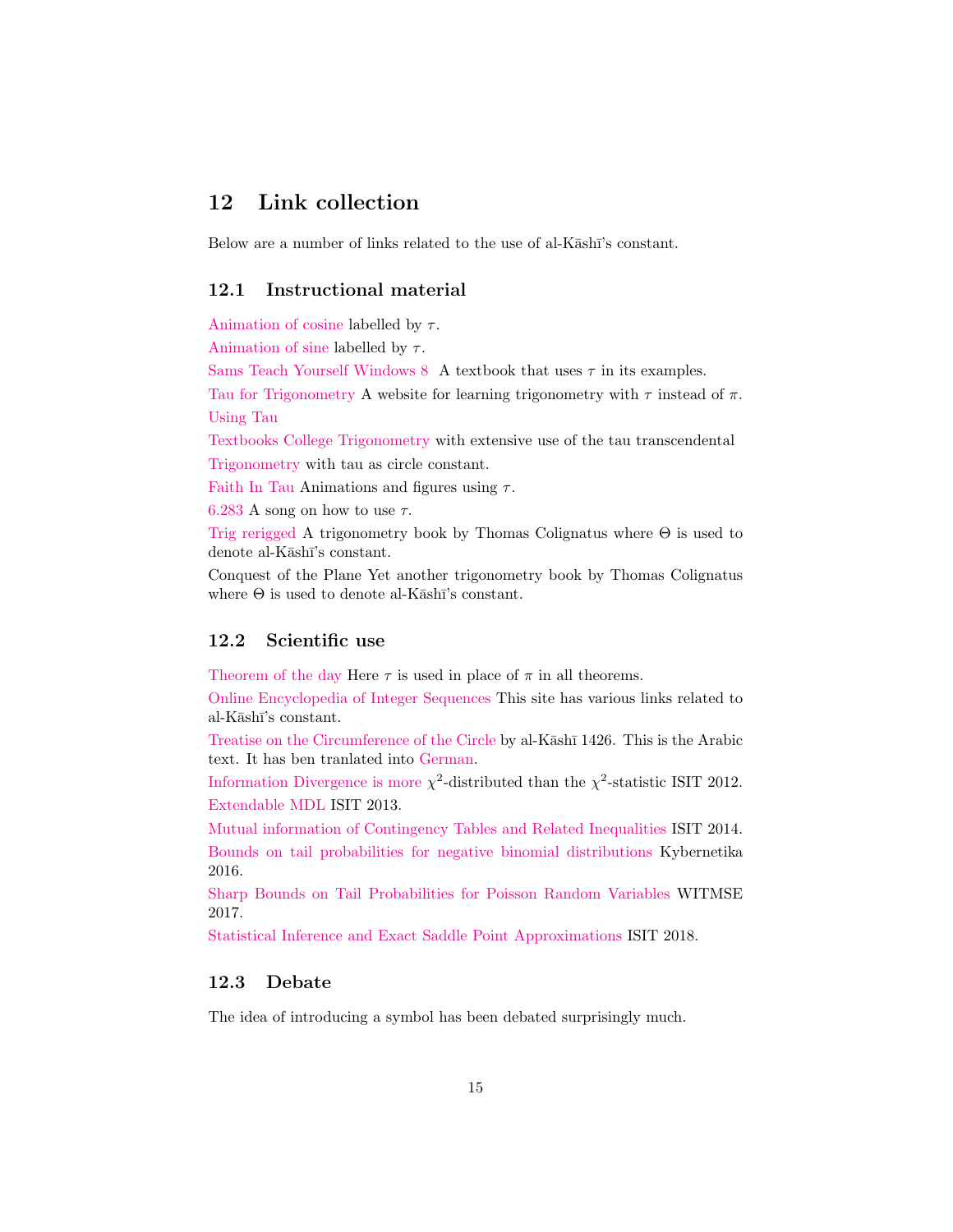#### 12.3.1 Proposals

Here are links to places where people have made new proposals regarding notation related to al-Kāshī's constant.

[Tau before it was Cool](http://sites.google.com/site/taubeforeitwascool) Joseph Lindenberg describes that he proposed to use  $\tau$ to denote al-Kāshī's constant allready in 1991.

[Pune researcher claims he derived 'tau' constant first](http://articles.timesofindia.indiatimes.com/2011-08-08/pune/29863754_1_tau-pi-omega) Researcher Dhananjay Ostawal from Pune, India said that he sought a copyright for 'omega' as a constant derivative for circle in 1997 and that he has presented a paper at the annual conference of Indian Mathematical Society in 1997.

[Pi is wrong!](http://www.math.utah.edu/~palais/pi.html) Page edited by Robert Palais.

[Tau Manifesto](http://www.tauday.com) Page edited by Michael Hartl.

[Square CircleZ](http://www.squarecirclez.com/blog/lets-drop-pi/5665) The author of this page proposes to use the symbol for registered trademark  $\circledR$  as symbol for al-K $\bar{a}$ shī's constant.

[Tau Day 6.28](http://www.benfrevert.org/?p=70) Page where it is proposed to use the symbol [sampi](http://en.wikipedia.org/wiki/Sanpi) to denote al-Kāshī's constant.

[TeamLiquid](http://www.teamliquid.net/forum/viewmessage.php?topic_id=239594¤tpage=5) Discussion forum where julianto proposes to use the symbol  $\circledcirc$ .

[Pi may be wrong, but so is Tau!](http://www.youtube.com/user/DavidButlerAdelaide#p/u/31/1qpVdwizdvI) Video by David Butler, where he argues that it is more reasonable to use  $\eta = \tau/4$  (Eagle's constant) as circle constant.

#### 12.3.2 Discussions

The idea of using  $\tau$  to denote al-Kāshi's constant is discussed at numerous math oriented news groups and we pages. Only a few are listed here.

[Mathematical constant Archimedes](http://boycottholland.wordpress.com/2012/02/18/mathematical-constant-archimedes/)  $\Theta = 2\pi = 6.2831853...$  Blog by Thomas Colignatus.

[http://www.math.utah.edu/](http://www.math.utah.edu/~palais/cose.html)∼palais/cose.html

[The Last Stoic](http://munty13.blogspot.com/2011/03/way-of-tau.html)

[Tau and dozenal notation](http://www.hexnet.org/post/129)

[The way of the tau](http://www.hexnet.org/post/129) at hexnet.

[Happy Tau \(6.28\) day](http://alexmasterley.blogspot.com/2011/06/happy-tau-628-day.html) by Alex Masterley.

[The Pi Manifesto](http://www.thepimanifesto.com/) Page edited by Michael Cavers, where he argues in favor of  $\pi$ .

[Pi is wrong! Long live Tau!](http://dmitrybrant.com/2011/10/16/pi-is-wrong-long-live-tau) Page edited by Dimitri Brant.

[Radian Measurement:](http://www.metricphilatelist.net/TowsonU/course_material/tau/radian_measurement.pdf) What It Is and How to Calculate It More Easily Using τ Instead of π. Paper on angle measurements by Stanley Max.

[Circle constant is a turn](http://www.itisaturn.com/assets/docs/tau.pdf) by Lulzim Gjyrgjialli.

[The Circle Constant](http://scienceline.org/2016/06/the-circle-constant/) at Scienceline.

[2 Pi or Not 2 Pi?](http://blog.wolfram.com/2015/06/28/2-pi-or-not-2-pi/) Blog by Giorgia Fortuna where she carefully discuss to what extend formulas become simpler or more complicated by switching from  $\pi$  to  $\tau$ . [The Tao of Tau](https://blogs.scientificamerican.com/observations/the-tao-of-tau/) by Elizabeth Landau in Scientific American 2017.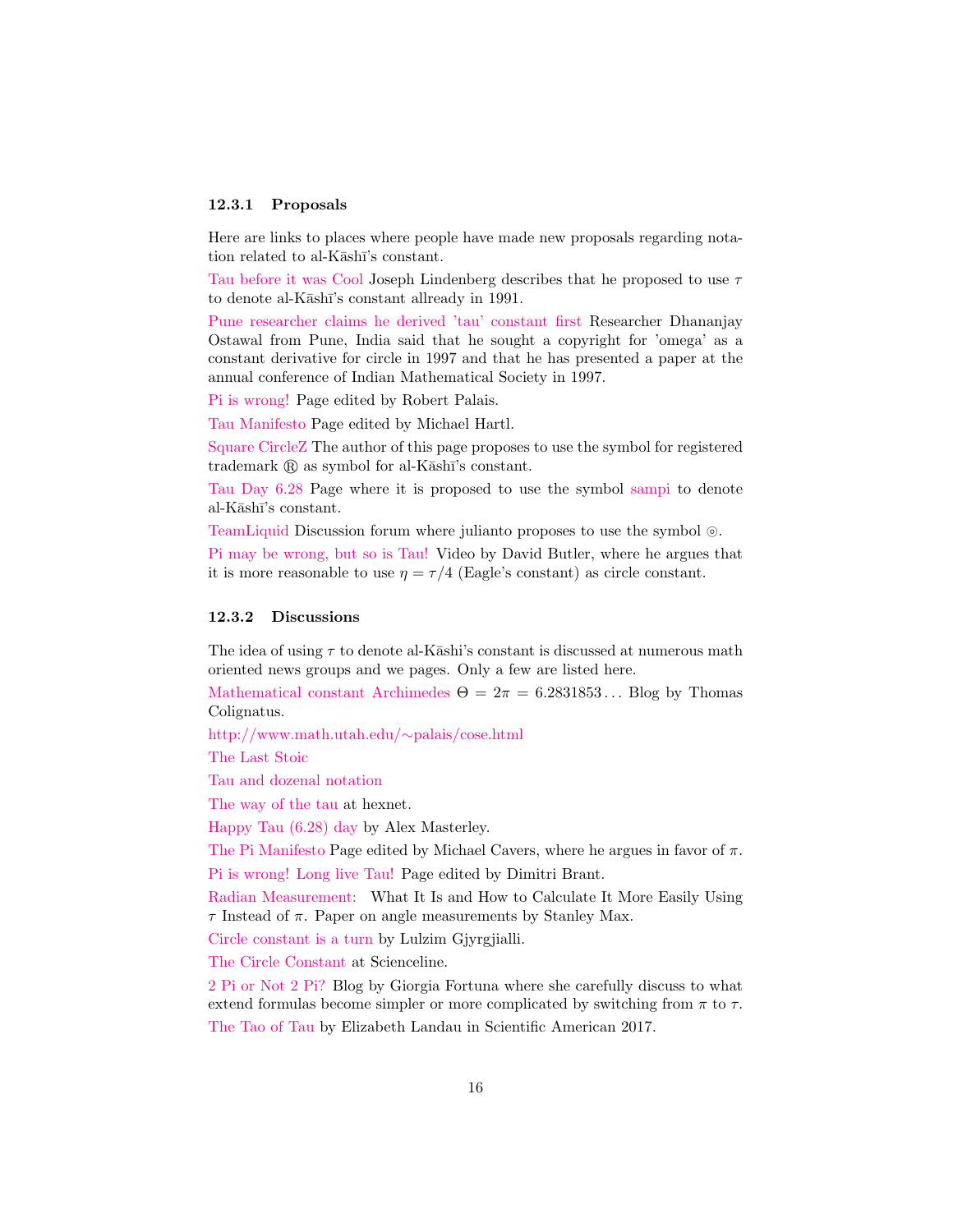[Is Pi wrong? Is Tau the correct circle constant?](http://www.quora.com/Tau) Stated as a question at Quora.com with a lot of people stating their opinion. [Spiked Math Forums](http://spikedmath.com/forum/viewtopic.php?f=30&t=140) [https://matheducators.stackexchange.com/questions/530/pi-or-tau-how-should](http://Pi or Tau? How should the circle constant be taught?)[the-circle-constant-be-taught/1694#1694](http://Pi or Tau? How should the circle constant be taught?) Discussion at Mathematics Educators. [PI should be 6.283185...](http://www.facebook.com/group.php?gid=5664216697#!/group.php?gid=5664216697&v=info) A Facebook group. [Tau \(The True Circle Constant\)](http://www.facebook.com/group.php?gid=27396304365&v=app_2344061033#!/home.php?sk=group_203663899660088&ap=1) Yet another Facebook group. [Tau Day - June 28](https://www.facebook.com/June28TauDay?sk=info#!/June28TauDay?sk=wall) A facebook profile of Tau Day. [Half-tau Day](http://halftauday.com/) The day where  $\tau/2$  is celebrated. [Stop celebrating Pi Day, and embrace Tau as the true circle constant](https://www.theverge.com/tldr/2018/3/14/17119388/pi-day-pie-math-tau-circle-constant-mathematics-circumference-diameter-radius-holiday-truth) by Chaim

Gartenberg in The Verge 2018.

#### 12.3.3 Videos and animations

[Fun video](http://vihart.com/blog/pi-is-still-wrong/) by Vi Hart describing the problem of cutting a pie when using pi.

[Pi is wrong! Here comes Tau day.](http://www.youtube.com/user/DrKevinHouston) Video by Kevin Houston.

[Tau versus Pi](https://www.youtube.com/watch?v=1jDDfkKKgmc) by Khan Academy.

[Pi ain't all that](http://www.youtube.com/watch?v=zC_HGbCCBSI) by Robert Dixon.

[Protesting Pi on 1/2 Tau Day](http://www.youtube.com/watch?v=C_tEsWNcb_w)

[Pi vs Tau](https://www.youtube.com/watch?v=ZEbTMbX9Qpo)

Tau (6,28...=2PII) in Pascal's Triangle Tau en el Triángulo de Pascal [Tau=6,28... and has Perfect Numbers](https://www.youtube.com/watch?v=n1yshPWUlJw) Tau tiene Números Perfectos

[Is Tau Better Than Pi?](https://www.youtube.com/watch?v=kmnogV9S7b8) Discussion about the circle constant at 14. mar. 2014 [How pi was almost 6.283185...](https://www.youtube.com/watch?v=bcPTiiiYDs8) Explanation of how  $\pi$  became the standard notation for the circle constant  $3.14...$ 

### 12.4 Articles in news medias

The use of  $\tau$  has got a lot of attention in news medias.

[Pi's nemesis: Mathematics is better with tau](http://www.newscientist.com/article/mg20927944.300-pis-nemesis-mathematics-is-better-with-tau.html) Interview with M. Hartl in New Scientist.

[Why we have to get rid of pi for the sake of good math](http://io9.com/#!5750275/why-we-have-to-get-rid-of-pi-for-the-sake-of-good-math) Interview with M. Hartl at i09 webpage.

[On Pi-Day, 'pi' is under attack](http://articles.cnn.com/2011-03-14/tech/pi.tau.math_1_pi-day-number-pi-new-number?_s=PM:TECH) Article by CNN.

[Mathematics Upstarts Look to Replace Pi With New Circle Constant](http://www.dailytech.com/Mathematics+Upstarts+Look+to+Replace+Pi+With+New+Circle+Constant/article21125.htm) Article at Daily Tech.

[Life of pi over? 'Tau' may set calculations aright](http://timesofindia.indiatimes.com/home/science/Life-of-pi-over-Tau-may-set-calculations-aright/articleshow/9034053.cms) Article in the Times of India. [Tau Day: An Even More Fundamental Holiday Than Pi Day](http://www.pcworld.com/article/231356/tau_day_an_even_more_fundamental_holiday_than_pi_day.html) by Alessondra Springmann.

['Tau day' marked by opponents of maths constant pi](http://www.bbc.co.uk/news/science-environment-13906169) BBC News.